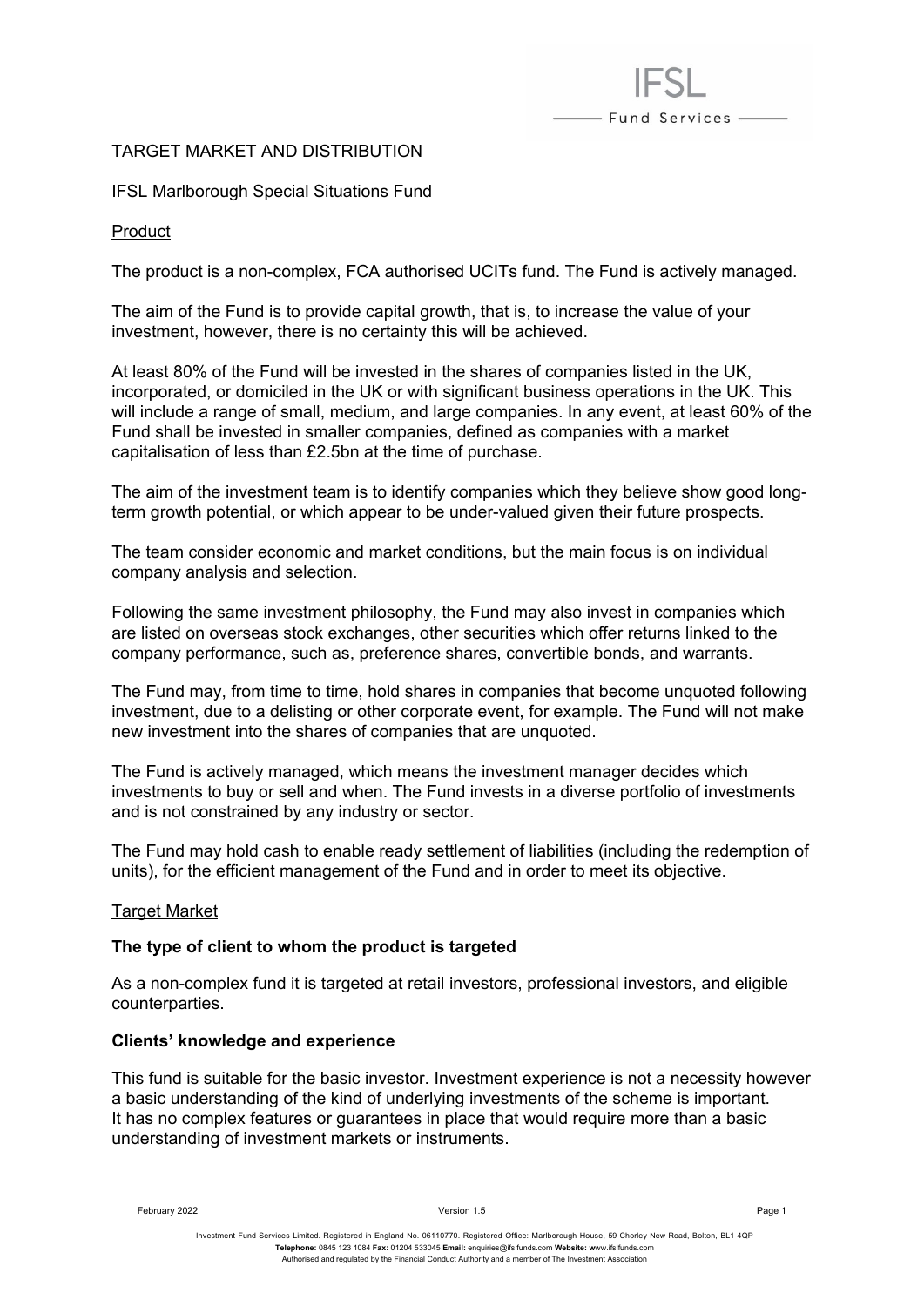

Investors should read the Key Investor Information document which is intended to help investors understand the nature and risk of investing in this fund.

Investors are also advised to read the fund's prospectus which contains details on the objectives, investment strategies, risk, distribution policy, fees, expenses, and Fund Management.

#### **Clients' financial situation, with a focus on the ability to bear losses**

Clients should be prepared to commit to their investment for the long term or risk losing part of their investment in the short to medium term. The minimum investment horizon should be greater than five years.

Investors will have no risk of loss greater than their invested amount. As a fund with exposure to financial instruments investors should be aware that the potential exists for a total loss of assets and should therefore be able to bear such losses. However, the fund will be managed in such a way to reduce this risk considerably.

# **Clients' risk tolerance and compatibility of the risk/reward profile of the product with the target market**



This Fund has been measured as 6 because its investments have experienced high volatility in the past. The Fund's volatility is affected by various risks.

The Fund is therefore compatible with clients who have a high-risk tolerance. They should be willing to accept price fluctuations in exchange for the opportunity of higher returns.

Perceptions of risk will vary from person to person. The risk tolerance identified here refers to a fund which invests in such a way as to maintain moderate to high volatility. It will not take significant positions in individual financial instruments or invest in highly speculative assets.

#### **Clients' objectives and needs**

The client's objectives should be in line with the Fund's investment objective, which is to generate capital growth over the longer term (5 years +) by gaining exposure to an adventurous mix of assets.

#### **Clients who should not invest (the 'negative-target market')**

The Fund may not be suitable for certain investors, including but not limited to those whose objectives and needs are not consistent with the nature of the Fund, those who are unable to commit capital for a sufficient term or do not have sufficient resources to bear any loss which may result from an investment in the Fund. The Fund is also not committed to meeting any specific ethical, social, religious, or environmental restrictions which some investors may be seeking.